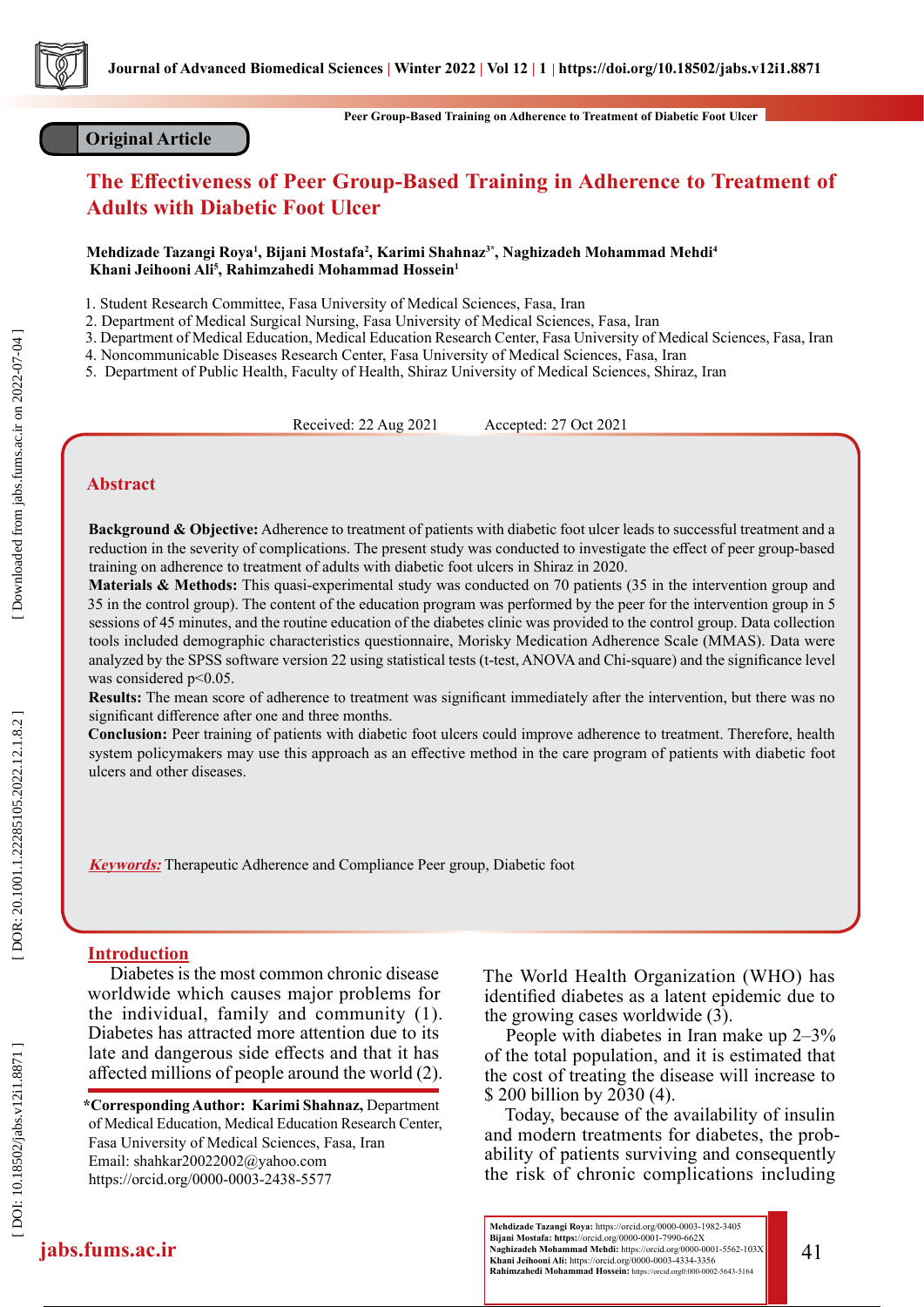

### **Mehdizade T, et al.**

ocular, renal and cardiovascular involvement has increased. One of the most commonly overlooked complications of diabetes is diabetic foot ulcers (5).

Diabetic foot ulcer is the most common cause of hospitalization of diabetic patients and the most common cause of non-traumatic lower-limb amputation which leads to increased treatment costs (6).

Every year, more than one million people with diabetes lose their foot, which means that every 30 seconds, an amputation occurs due to diabetes (7).

Patients' adherence to self-care behaviors is directly related to the reduction of complications and mortality, so that adherence to self-care programs reduces the incidence of complications by more than 50% (8). Given the fact that many patients do not pursue their treatment, education could improve their adherence to treatment aimed at reducing the risk of foot ulcers and other complications (9). Education is an important aspect of disease management in diabetes that improves the quality of care, glycosylated hemoglobin, weight and, other health indexes and reduces treatment costs (10).

Education is performed in different ways, most important of which is peer training that improves health and creates a suitable environment for learning (11). Peer is a person belonging to the same social group whom people believe is similar in ability and may have strong motivational effects on learning (12). Numerous studies including Ghasemi et al. have confirmed the effect of peer group (13). Peers are better able to communicate with each other and encourage them to choose appropriate health behaviors because they can share their common strengths, weaknesses, and common experiences at the lowest cost (14).

Since the health of the lower limbs plays a decisive role in mobility and productivity and the feet are exposed to a variety of infectious, fungal, neurological, traumatic and chronic diseases, especially diabetes, special attention has long been paid to their care and treatment

in developed countries. Patient education is one of the effective practices in this regard. The question is whether peer training is effective in adherence to treatment of patients with diabetic foot ulcers?

# **Materials & Methods**

This quasi-experimental study was conducted on 70 patients with type 2 diabetes in Shiraz health center from August 2019 to February 2020. In the present study, 70 patients were selected through simple random sampling by random number table and were entered into the study after investigation of the inclusion and exclusion criteria. Inclusion criteria were willingness to participate in the study, confirmation of type 2 diabetes by an expert of endocrinology and metabolism, as well as based on fasting blood sugar and HbA1c recorded in the patient's file, and having a history of diabetic foot ulcer or diabetic ulcer during the study. Exclusion criteria were missing more than one education session, having acute disorders such as neuropathy, diabetic ketoacidosis, having mental and psychological disorders as well as chronic diseases including liver failure, heart failure, stroke and cancer. One of the other exit criteria is that they have not been trained recently and are not currently undergoing other training

According to a study by Moharamzad et al (15). and considering alpha =  $0.05$ , and power =  $90\%$ , a 66-subject sample size was estimated for the study. Yet, the sample size was increased to  $70$  (n =  $35$  in each group) by considering the probability of loss.

$$
n = \frac{(s_1^2 + s_2^2)}{d^2} (Z_{1-\frac{\alpha}{2}} + Z_{1-\beta})^2
$$

Before starting the educational intervention, the patients were provided with complete expla nation about the research methods and were required to sign written informed consent forms to participate in the study. Then, they were randomly divided into peer training and control groups.

Before starting the educational interven tion, patients in both groups were asked to complete the questionnaire which included demo-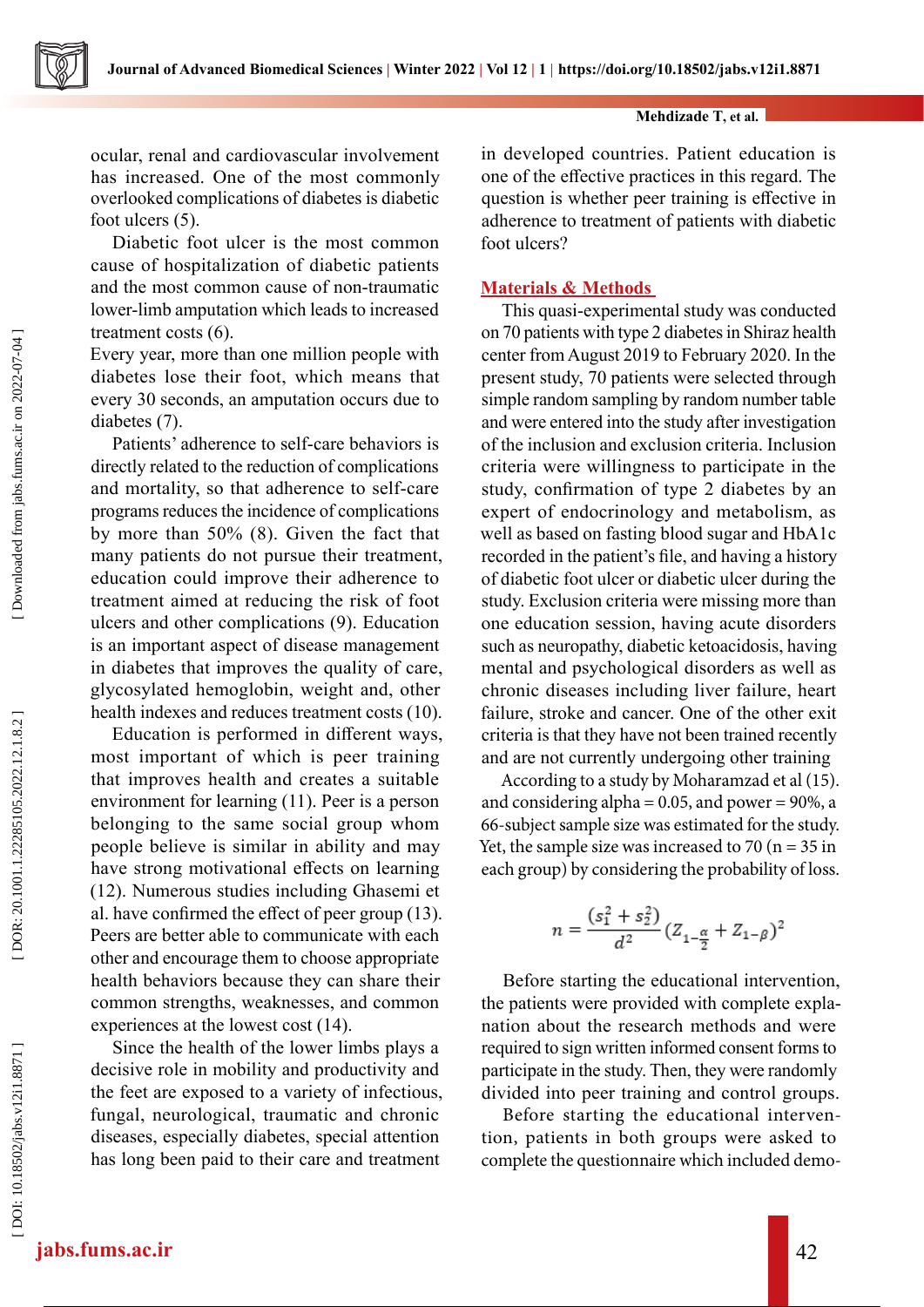graphic characteristics and Morisky Medication Adherence Scale (MMAS). At the end of the education sessions, both groups were assessed again through the same questionnaires one month and three months after the intervention.

The education program was designed and implemented in 5 sessions of 45 minutes for the intervention group by peer group. Due to the COVID-19 pandemic, a WhatsApp group was formed to coordinate questions and answers. The peer group was selected from patients (four patients). The peers were trained in the health center by the researchers through lecture, group discussion, and question and answer before sampling. Then, two of them with higher scores according to the evaluation checklist was selected and a justification program was presented for them in two 2-hour sessions. The most important educational items included diabetes, its symptoms, nutrition and medication, early and late complications, the causes of the complications, including foot ulcers, types of foot problems, foot care methods, prevention of diabetic foot ulcers, insulin-therapy, and how to inject insulin.

The intervention group was trained for 5 weeks (one session of 45 minutes per week) by two peers in four to five patients in the training room of the health centre, and at the end, there were Q &As and experiences were recounted. The training was performed through expressing experiences and group discussion by peer groups. The control group received routine education by the health center staff. For ethical consideration, an educational booklet was also provided to the control group at the end of the educational program. In order to confirm the content validity of the education program, the opinions of 5 endocrinologists and 10 nursing professors were used. The content of the education program was shown in Table 1.

| <b>Sessions</b> | <b>Duration</b>  | <b>Objectives</b>                                                             |
|-----------------|------------------|-------------------------------------------------------------------------------|
| 1 <sup>st</sup> | $45 \text{ min}$ | Acquaintance with diseases, symptoms, complications and prog-<br>nostic tests |
| 2 <sup>nd</sup> | 45 min           | Methods of treatment, oral medication and injection                           |
| 3 <sup>rd</sup> | $45 \text{ min}$ | Proper diet and physical exercises                                            |
| 4 <sup>th</sup> | 45 min           | Acquaintance with ulceration, foot care and characteristics of good<br>shoes  |
| 5 <sup>th</sup> | $45 \text{ min}$ | Conclusion and Q &A                                                           |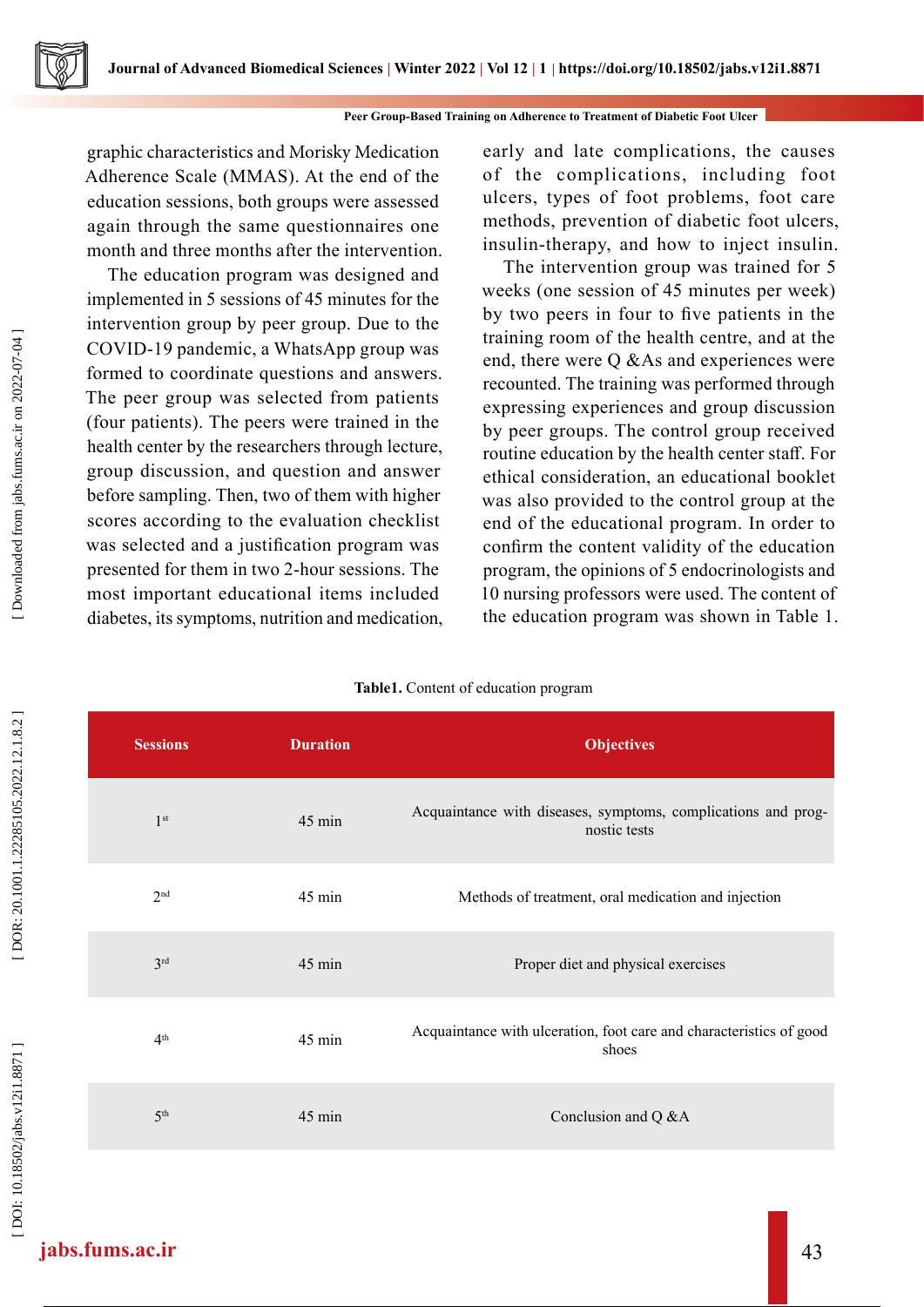

# **Data collection tools**

Data collection tools were a demographic questionnaire (age, gender, occupation, education, marital status, etc.) and Morisky Medication Adherence Scale (MMAS).

# **Morisky Medication Adherence Scale (MMAS)**

The Morisky medication adherence scale comprises seven two-point items ( $Yes = 0$  and No  $= 1$ ) and one five-point item (Never  $= 0$ , Rarely  $= 1$ , Sometimes  $= 2$ , Often  $= 3$ , Always  $= 4$ ). A score of 6 or higher indicates adherence to the desired treatment (14).

The Persian version of MMAS has acceptable reliability and validity in Iranian patients. In a study, Moharamzad, et al., the reliability and validity of the 8-item Morisky Medication Adherence Scale (MMAS-8) were assessed in a sample of Iranian hypertensive patients.

 In a study, the mean score of the tool was calculated as 5.57 with a standard deviation of 1.86. 54%, 31%, and 15% of patients had high, moderate, and low adherence, respectively. Reliability ( $\alpha$  = 0.697) and internal consistency of the tool were good ( $r = 0.94$  and P $> 0.001$ ). The overall score of the tool was equal to systolic and diastolic blood pressure (P˃0.001). Chi-square test showed a statistically significant relationship between adherence level and blood pressure control. Sensitivity, specificity, positive predictive value, and negative predictive value were 92.8%, 22.3%, 52.9% and 76.7%, respectively.

Internal consistency was acceptable with an overall Cronbach's  $\alpha$  coefficient of 0.697 and test-retest reliability showed good **Mehdizade T, et al.**

reproducibility ( $r= 0.940$ ) (15).

# **Ethical considerations**

Participants signed informed written consent to participate in the study. The present study was conducted in accordance with the principles of Helsinki Declaration. Participants were assured of the anonymity and confidentiality of their information. In addition, the study was approved by the ethics committee of Fasa University of Medical Sciences and registered with the ethics code IR.FUMS.REC.1399.069. Descriptive and inferential statistics were used to analyze the collected data. In descriptive statistics, the frequency distribution table and the report of mean and standard deviation were used. Then, the data were analyzed by SPSS software version 22 through statistical tests (independent t-test, paired t-test, chi-square) and the significance level was considered to be  $p \geq 0.05$ .

# **Results**

A total of 70 patients participated in the study. In the control group, 13 were female (37.1%) and 22 were male (62.9%), while in the intervention group, 10 were female (28.6%) and 25 were male (71.4%). The mean and standard deviation of participants' age in the control and intervention group was  $55±9.9$  and  $57.1±11.3$ . According to the Kolmogorov-Smirnov test, there was no significant difference between the mean and standard deviation of participants' age, hospitalization history due to diabetic foot ulcer, the mean score of blood sugar, and other demographic variables (Table2).

| <b>Qualitative variables</b> |         | <b>Control</b> |         | <b>Intervention</b> | Chi-square |         |
|------------------------------|---------|----------------|---------|---------------------|------------|---------|
|                              |         | <b>Number</b>  | Percent | <b>Number</b>       | Percent    | p-value |
| Gender                       | Female  | 13             | 1.37    | 10                  | 6.28       |         |
|                              | Male    | 22             | 9.62    | 25                  | 4.71       | 0.445   |
| Marital status               | Single  | 5              | 3.14    | 3                   | 6.8        |         |
|                              | Married | 30             | 7.85    | 32                  | 4.91       | 0.452   |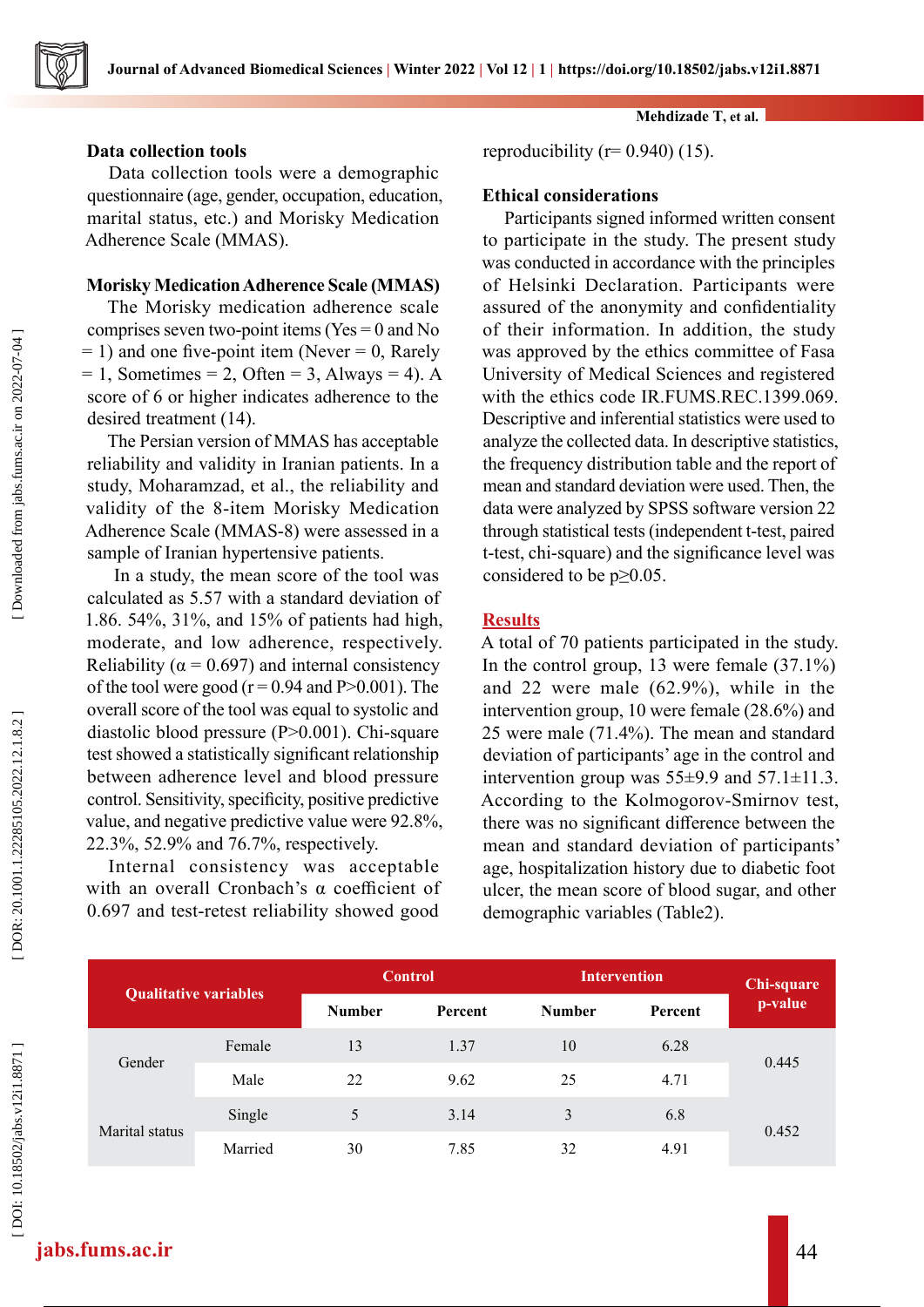

### **Peer Group-Based Training on Adherence to Treatment of Diabetic Foot Ulcer**

| Gender                                         | Female                                                                                   | 13               | 1.37       | $10\,$         | 6.28       | 0.445          |
|------------------------------------------------|------------------------------------------------------------------------------------------|------------------|------------|----------------|------------|----------------|
|                                                | Male                                                                                     | 22               | 9.62       | 25             | 4.71       |                |
| Marital status                                 | Single                                                                                   | $\mathfrak{S}$   | 3.14       | $\overline{3}$ | 6.8        | 0.452          |
|                                                | Married                                                                                  | 30               | 7.85       | 32             | 4.91       |                |
| Occupation                                     | Employed                                                                                 | 21               | 0.60       | 15             | 9.42       | 0.151          |
|                                                | Unemployed                                                                               | 14               | 0.40       | 20             | 1.57       |                |
| Education                                      | <college< td=""><td>5</td><td>3.14</td><td>14</td><td>0.40</td><td>0.016</td></college<> | 5                | 3.14       | 14             | 0.40       | 0.016          |
|                                                | >college                                                                                 | 30               | 7.85       | 21             | 0.60       |                |
| Insurance coverage                             | Yes                                                                                      | 27               | 1.77       | 29             | 9.82       | 0.550          |
|                                                | No                                                                                       | $\,8\,$          | 9.22       | 6              | 1.17       |                |
| Complementary<br>insurance                     | Yes                                                                                      | 20               | 1.57       | $20\,$         | 1.57       | 0.999          |
|                                                | No                                                                                       | 15               | 9.42       | 15             | 9.42       |                |
|                                                | $\mathbf{1}$                                                                             | $\mathbf{9}$     | 7.25       | 11             | 4.31       |                |
| Type of diabetic foot                          | $\sqrt{2}$                                                                               | 16               | 7.45       | 12             | 3.34       | 0.697          |
| ulcer                                          | $\overline{3}$                                                                           | $8\,$            | 9.22       | 8              | 9.22       |                |
|                                                | $\overline{4}$                                                                           | $\boldsymbol{2}$ | 7.5        | $\overline{4}$ | 4.11       |                |
| Previous participation<br>in education program | Yes                                                                                      | $\mathfrak{S}$   | 3.14       | 5              | 3.14       | 0.999          |
|                                                | No                                                                                       | 30               | 7.85       | 30             | 7.85       |                |
| Source of responses                            | Patient                                                                                  | 24               | 6.68       | $30\,$         | 7.85       | $0.88\,$       |
|                                                | Family                                                                                   | $11\,$           | 4.31       | 5              | 3.14       |                |
| History of smoking                             | Yes                                                                                      | $\tau$           | 0.20       | 12             | 3.34       | 0.179          |
|                                                | $\rm No$                                                                                 | 28               | 0.80       | 23             | 7.65       |                |
| Quantitative variables                         |                                                                                          | Mean             | ${\rm SD}$ | Mean           | ${\rm SD}$ | T-test p-value |
| Age                                            |                                                                                          | 0.55             | 9.9        | 1.57           | 3.11       | 0.442          |
| Duration of illness                            |                                                                                          | 3.13             | 7.6        | 5.14           | $0.8\,$    | 0.520          |
| History of hospitalization                     |                                                                                          | 6.2              | 3.2        | 6.2            | 2.2        | 0.915          |
| HbA1C                                          |                                                                                          | 61.8             | 49.1       | 93.8           | 47.1       | 0.356          |

# Table 2. Frequency distribution of demographic characteristics of the participants in two groups of control and intervention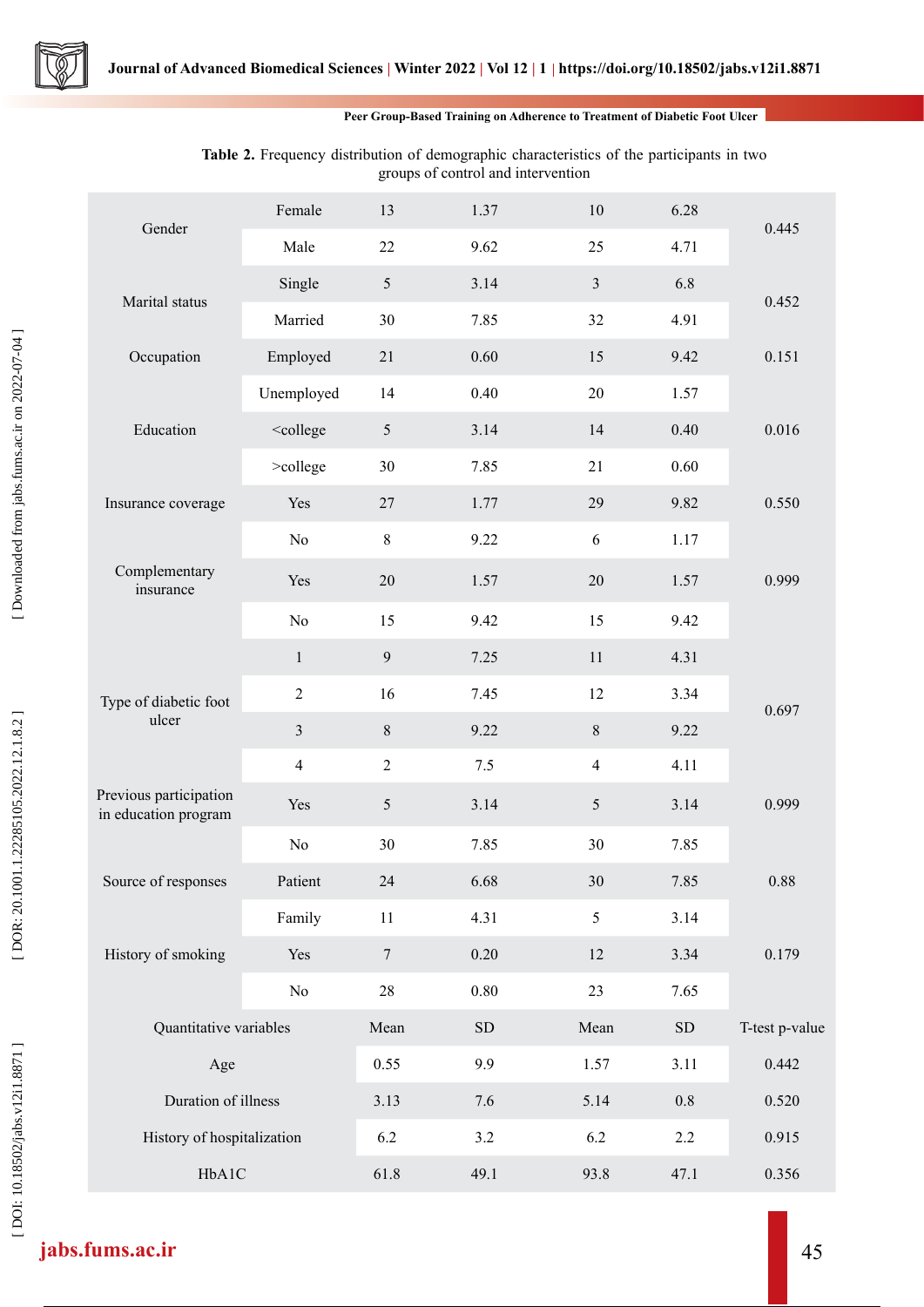

**Mehdizade T, et al.**

The results of Table 3 showed that there was no significant relationship

between the MMAS and demographic characteristics.

| л.<br>$\sim$ 1<br><b>MMAS</b> |                                                                                |                |      |                |                                |  |  |  |
|-------------------------------|--------------------------------------------------------------------------------|----------------|------|----------------|--------------------------------|--|--|--|
| <b>Variables</b>              |                                                                                | <b>Number</b>  | Mean |                | p-value<br><b>Mann-Whitney</b> |  |  |  |
| Gender                        | Female                                                                         | 10             | 0.73 | 1.35           | 0.295                          |  |  |  |
|                               | Male                                                                           | 25             | 0.53 | $\overline{4}$ |                                |  |  |  |
| Marital status                | Single                                                                         | $\mathfrak{Z}$ | 1.33 | 1.13           | 0.236                          |  |  |  |
|                               | Married                                                                        | 32             | 0.52 | 1.40           |                                |  |  |  |
| Occupation                    | Employed                                                                       | 15             | 0.38 | 1.26           | 0.580                          |  |  |  |
|                               | Unemployed                                                                     | 20             | 0.74 | 1.49           |                                |  |  |  |
| Education                     | <college< td=""><td>14</td><td>0.66</td><td>1.32</td><td>0.768</td></college<> | 14             | 0.66 | 1.32           | 0.768                          |  |  |  |
|                               | >college                                                                       | 21             | 0.54 | 1.46           |                                |  |  |  |

**Table 3.** Relationship between demographic characteristics and MMAS

According to Table 4, adherence to treatment in the control group changed from 3.56 before the intervention to 3.23 immediately ( $P = 0.195$ ), 3.2 one month ( $P = 0.221$ ) and 3.45 three months after the intervention ( $P = 0.701$ ). In contrast, in the intervention group, adherence to treatment increased from 3.29 before the intervention to 3.87 immediately ( $P = 0.018$ ), 3.74 one month  $(P = 0.40)$  and 3.54 three months after the intervention ( $P = 0.392$ ).

Adherence to treatment before the intervention did not differ significantly  $(P = 0.411)$ . However, by eliminating the confounding effect of the previous measurement, a significant difference was observed between the control and intervention groups immediately after the intervention  $(P = 0.011)$ . The rate of change in adherence to treatment immediately after the intervention  $(P = 0.007)$ was significantly different between the control and intervention groups. Cohen suggested that  $d = 0.2$  would be considered a 'small' effect size, 0.5 represents a 'medium' effect size and 0.8 a 'large' effect size. This means that if the difference between two groups' means is less than 0.2 standard deviations, the difference is negligible, even if it is statistically significant.

| <b>Table 4.</b> Comparison of the mean score of adherence to treatment between the intervention and |
|-----------------------------------------------------------------------------------------------------|
| control group before, immediately, one and three months after the intervention                      |

| <b>Control</b>            |      |           |            |      | <b>Intervention</b> |            |  | <b>Effect size</b>             |
|---------------------------|------|-----------|------------|------|---------------------|------------|--|--------------------------------|
| Adherence to<br>treatment | Mean | <b>SD</b> | $p-value1$ | Mean | <b>SD</b>           | $p-value2$ |  | p-value <sup>3</sup> Cohen's d |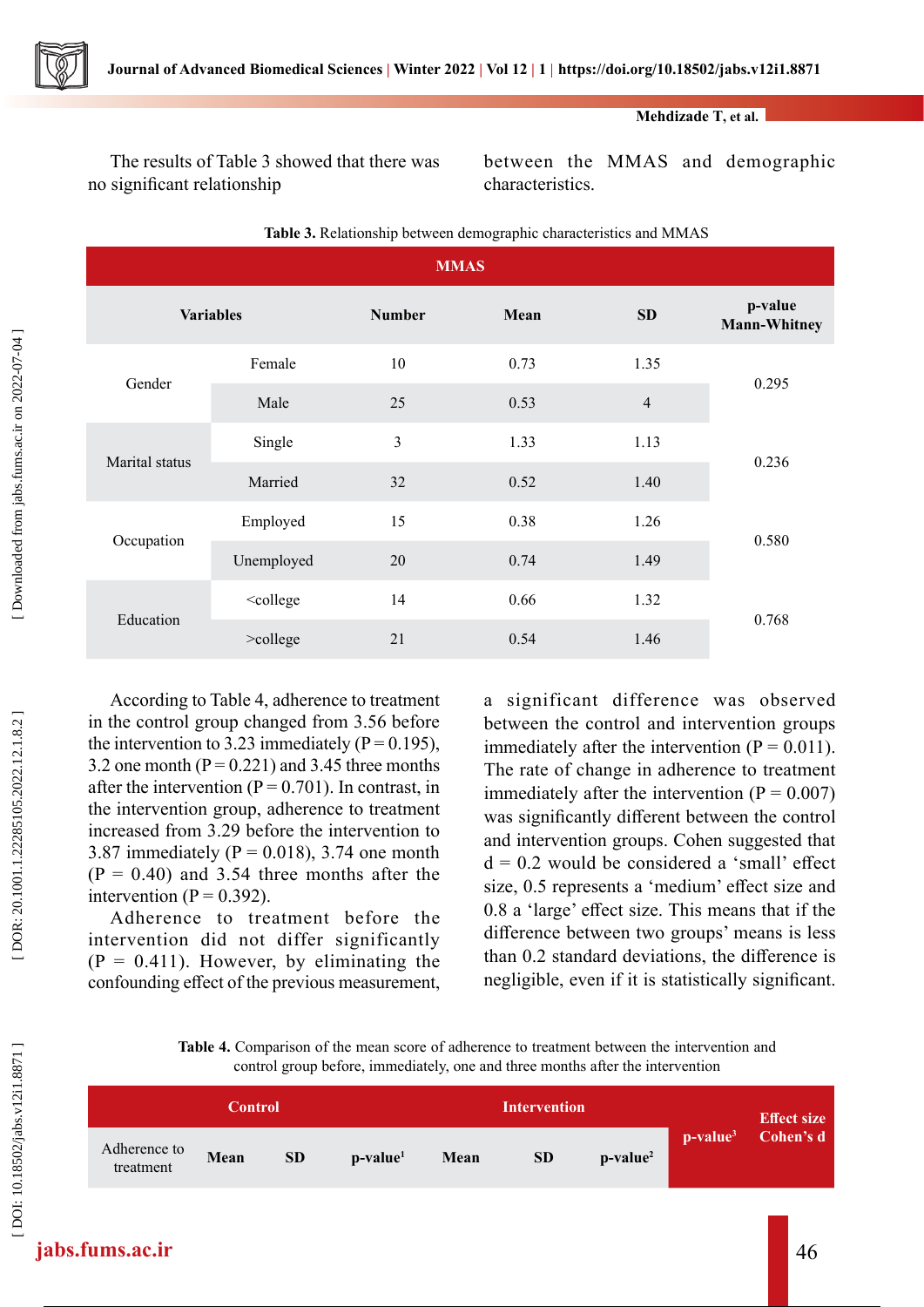

**Peer Group-Based Training on Adherence to Treatment of Diabetic Foot Ulcer**

| Before interven-<br>tion          | 3.56    | 1.43 | $---$ | 3.29 | 1.39 | $---$ | 0.411 | 0.19 |
|-----------------------------------|---------|------|-------|------|------|-------|-------|------|
| Immediately after<br>intervention | 3.23    | 1.30 | 0.195 | 3.87 | 1.41 | 0.018 | 0.011 | 0.47 |
| One month after<br>intervention   | 3.19    | 1.30 | 0.221 | 3.74 | 1.59 | 0.140 | 0.076 | 0.38 |
| Three month after<br>intervention | 3.45    | 1.40 | 0.701 | 3.54 | 1.67 | 0.392 | 0.607 |      |
| Immediate differ-<br>ence         | $-0/11$ | 1.75 | $---$ | 0.26 | 1.75 |       | 0.007 |      |
| One month differ-<br>ence         | $-0.37$ | 1.76 | ---   | 0.46 | 1.79 | ---   | 0.076 |      |
| Three month<br>difference         | $-0.34$ | 1.50 |       | 0.59 | 1.39 |       | 0.319 |      |

P-value<sup>1</sup> = Comparison of mean quality of life in control group at different times (ANOVA, Bonferroni post hoc test) P-value<sup>2</sup> = Comparison of mean quality of life in the intervention group at different times (ANOVA, Bonferroni post hoc test) P-value 3 = Comparison of mean quality of life between control group and intervention at different times (t-test, ANOVA, U Mann-Whitney post hoc test)

It could be concluded that the intervention was effective immediately

after education and decreased over time and was not effective (Chart1).



**Chart1.** Comparison of adherence to treatment between control and intervention groups before, immediately, one and three months after intervention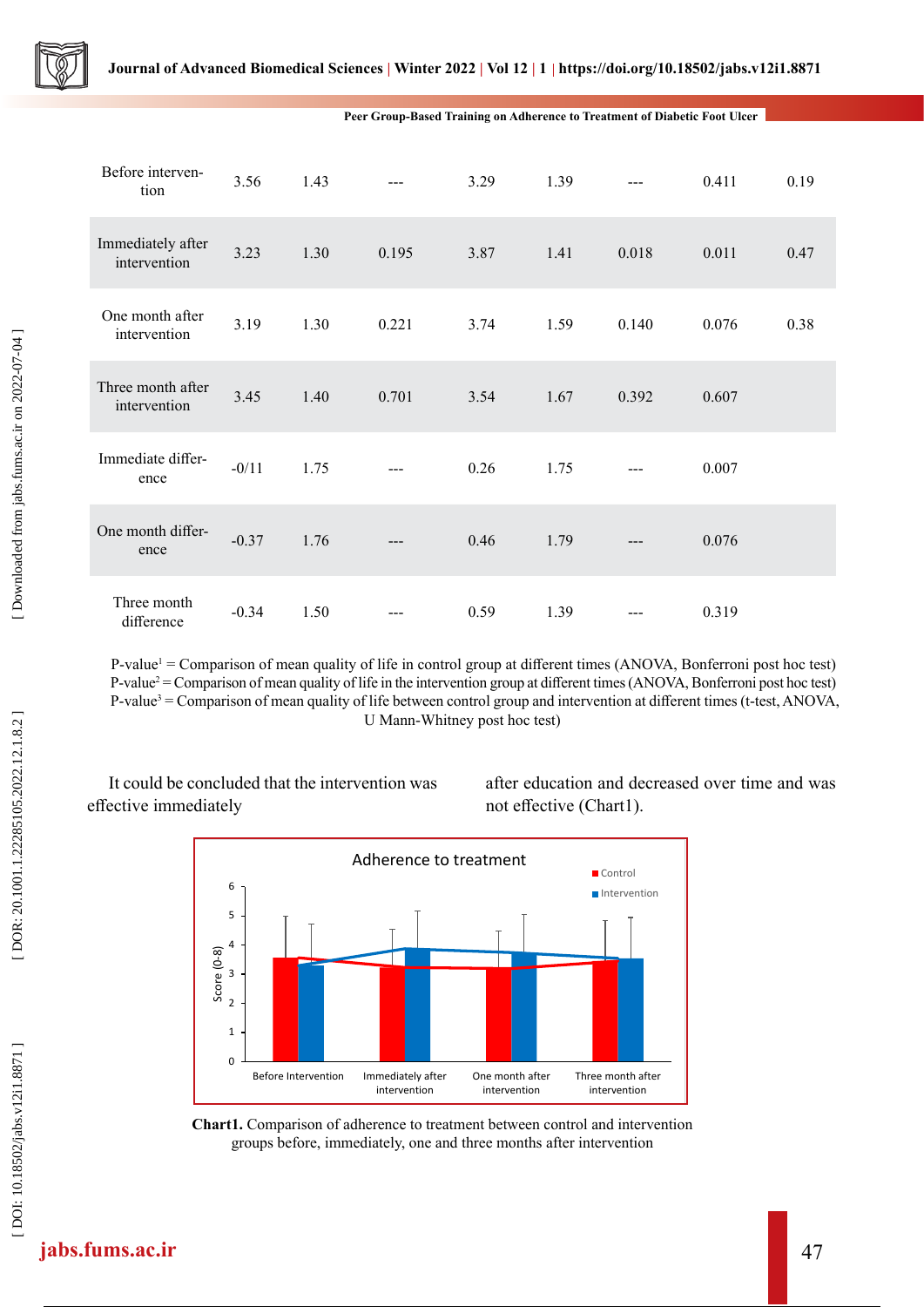# **Discussion**

Diabetic foot ulcer is the most common cause of hospitalization of diabetic patients and the most common cause of non-traumatic lower limb amputation which leads to increased treatment costs (16). The aim of this study was to determine the effect of peer training on adherence to treatment of adults with diabetic foot ulcers in Shiraz.

The results of the present study showed that there was no significant relationship between adherence to treatment and demographic characteristics (age, marital status, employment and education), which were consistent with the results of Khani Jeyhooni (2020) (17), Kim (2020) (18), Shamsi (19), Dadkhah Tehrani (20), Demoz (21), Mohsenikhah (22) and Sharifirad (23). However, the results of the present study were inconsistent with the results of Tanharo et al. (8), where adherence to treatment was directly related to some demographic variables such as having diabetic foot, family history of diabetes and heart and kidney diseases. It seems that patients with diabetic foot ulcers or a family history of diabetes were more likely to seek treatment because they were more aware of diabetes and its complications.

Based on the results of the present study, the mean score of adherence to treatment in the control group before and after the intervention did not show a significant difference, while in the intervention group, adherence to treatment immediately after the educational intervention was significantly different. One of the principles of diabetes control is adherence to the treatment recommendations, which leads to improved blood sugar control and a decrease in glycosylated haemoglobin (24). The results of a study showed that 4-11% of diabetic patients never take the prescribed medication, and 12-22% of diabetic patients refuse to take their medication during the first three months of medication. They also refrain from taking blood pressure and fat medications, which play an important role in reducing cardiovascular events (25).

# **Mehdizade T, et al.**

AlQarni et al. (2019) and Sweileh et al. (2014) showed that 57% and 42.7% of patients did not have good adherence to treatment, respectively (26, 27). On the other hand, these results do not confirm the results of some studies such as Mashrouteh et al. (28).

Among the various strategies to increase adherence to treatment of diabetic patients, the role of education and knowledge about patients is very important for their families and treatment team. As mentioned by Rezai Asl (2015) (29), education was considered an important tool in achieving the desired adherence. A study by Ali et al. (2017) (30) suggested that patients' beliefs about their disease are important and showed that educational interventions would affect patients' adherence to treatment, out of which peer training was of particular importance.

In a study, Sadeghi et al. (2019) showed that peer training could increase diet adherence in the elderly with hypertension. Peer training in the elderly with hypertension, without the need for special facilities could be an effective measure to improve the diet adherence and better control of blood pressure (31), which was consistent with the results of the present study.

In this regard, the results of the study by Tanharo et al. (2017) showed that 62.82%, 33%, and 2.96% of patients have poor, moderate, and good adherence to treatment, respectively. 52% of patients had diabetic foot ulcer and adherence to treatment was inversely related to diabetic foot ulcer. The adherence to treatment in patients with diabetes was significantly low (7).

# **Strengths and limitations**

This is the first study to investigate the effect of peer training on adherence to treatment of patients with diabetic foot ulcers in Shiraz. It was performed on diabetic patients in one of the diabetes clinics of Shiraz so the target population was limited. In this regard, it is recommended to study other population with a larger sample size. Due to the COVID-19 pandemic, it was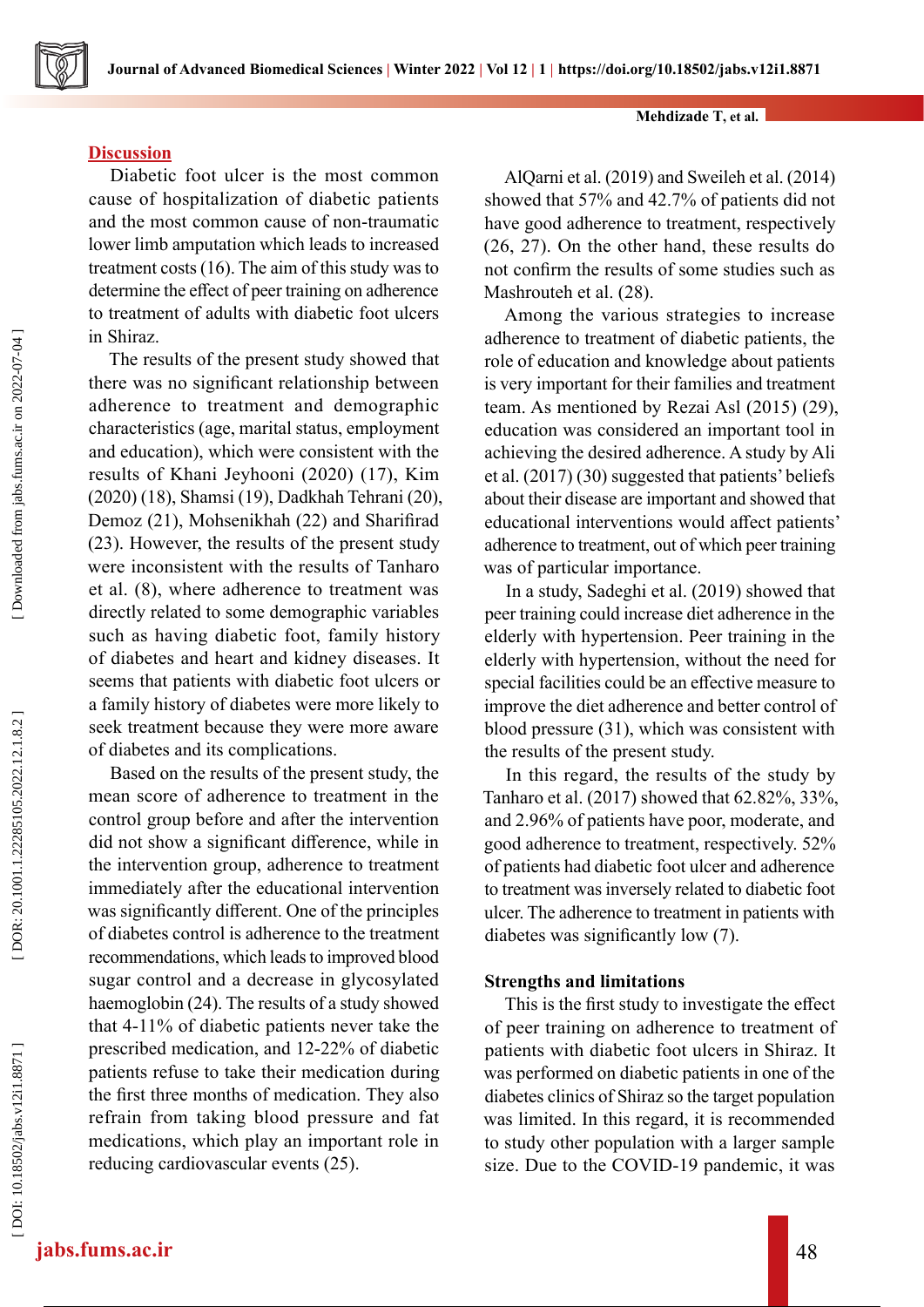

not possible to hold courses in person and the educations were performed virtually. Although the results of the study showed the effectiveness of the education program, face-to-face education is highly recommended in future studies.

# **Conclusion**

The results showed that peer training could affect self-management of chronic diseases such as diabetes by creating a supportive environment; therefore, emphasizing behaviour change in adherence to treatment, which is an important factor in preventing the complications of chronic diseases, control and treatment through peer training would be more effective. However, this support needs to be long-term and continuous. Therefore, it is recommended that policy makers of the health care system use this educational approach in care programs for other diseases.

# **Funding**

This research did not receive any specific grant from funding agencies in the public, commercial, or not for profit sectors.

# **Acknowledgements**

This paper was extracted from a research project with the ethical code. This paper was extracted from a research project with the ethical code (IR.FUMS.REC.1399.069) in Fasa University of Medical Sciences, Fasa, Iran. The authors would like to appreciate Fasa University of Medical Sciences & Clinical Research Development Unit of Fasa Valiasr hospital for financially supporting this research.

# **Conflict of Interest**

The authors report no conflicts of interest in this research.

### **References**

1. Bijani M, Jafarnezhad A, Bazrafshan MR, Atef S, Sabet Sarvestani P. Dehghan A. Comparison the health-related quality of life in type 2 diabetic patients and healthy people: a cross-sectional study in Iran. Clinical Diabetology.2021;10(4):370-374. 2. Mirzaei M, Rahmaninan M, Mirzaei M, Nadjarzadeh A, Dehghani A. Epidemiology of diabetes mellitus,

pre-diabetes, undiagnosed and uncontrolled diabetes in Central Iran: results from Yazd health study. BMC Public Health. 2020; 20(166):1-9.

3. Exir M, Raisi Z, Mehrabi HA, Soltanizadeh M. Presenting a model for the role of diabetes risk factors in successful aging mediated by quality of life in the elderly with type 2 diabetes. Journal of Islamic Life Style. 2021; 5(1):11-22.

4. Hariri S, Rahimi Z, Hashemi-Madani N, Ali Mard S, Hashemi F, Mohammad Z, et al. Prevalence and determinants of diabetes and prediabetes in southwestern Iran: the Khuzestan comprehensive health study (KCHS). BMC Endocrine Disorders. 2021;21(135):1-11.

5. Pham TB, Nguyen T, Thi Truong H, Trinh CH, Thi Du H, Thi Ngo T, et al. Effects of Diabetic Complications on Health-Related Quality of Life Impairment in Vietnamese Patients with Type 2 Diabetes. Journal of Diabetes Research.2020;23:1-8.

6. Lauri C, Leone A, Cavallini M, Signore A, Giurato L, Uccioli L, et al. Diabetic Foot Infections: The Diagnostic Challenges. J Clin Med. 2020; 9(6): 1779.

7. Bus SA, Lavery LA, Monteiro-Soares M. Guidelines on the prevention of foot ulcers in persons with diabetes (IWGDF 2019 update). Diabetes Metab Res Rev. 2020;36(S1):3269.

 8. Tanharo D, Ghods R, Pourrahimi M, Abdi M, Aghaei S, Vali N. Adherence to Treatment in Diabetic Patients and Its Affecting Factors. Pajouhan Scientific Journal. 2018; 17(1):37-44.

9. Shams AS, Zaker MR, Ghavami H. Effect of selfmanagement educative package on quality of life among diabetic patients in Urmia diabetes centres between in the years of 2013. The Journal of Urmia Nursing and Midwifery Faculty.2016;13(10):1-7.[In Persian]

10. Chiwanga FS, Njelekela MA. Diabetic foot: prevalence, knowledge, and foot self-care practices among diabetic patients in Dar es Salaam, Tanzania–a cross-sectional study. Journal of foot and ankle research. 2015; 8(1):1-7.

11. Borzou R, Bayat Z, Salvati M, Homayounfar S. A comparison of Individual and Peer trainingal Methods on Quality of life in patients with heart failure. Iranian Journal of Medical Education. 2014; 14(9):767-76.

12.Kabirian M, Abedian Z, Mazloum SR, Mahram B. Effective conditioning factors on self-care behaviors for primary dysmenorrhea in both peer and health providerled education. Iranian Journal of Obstetrics, Gynecology and Infertility. 2014; 17 (106):8-15.

13. Ghasemi M, Hosseini H, Sabouhi F. Effect of peer group education on the quality of life of elderly individuals with diabetes: A randomized clinical trial. Iranian journal of nursing and midwifery research. 2019; 24 (1):44.

14. Morisky DE. Predictive validity of a medication adherence measure for hypertension control. Journal of clinical hypertension. 2008; 10:348-54.